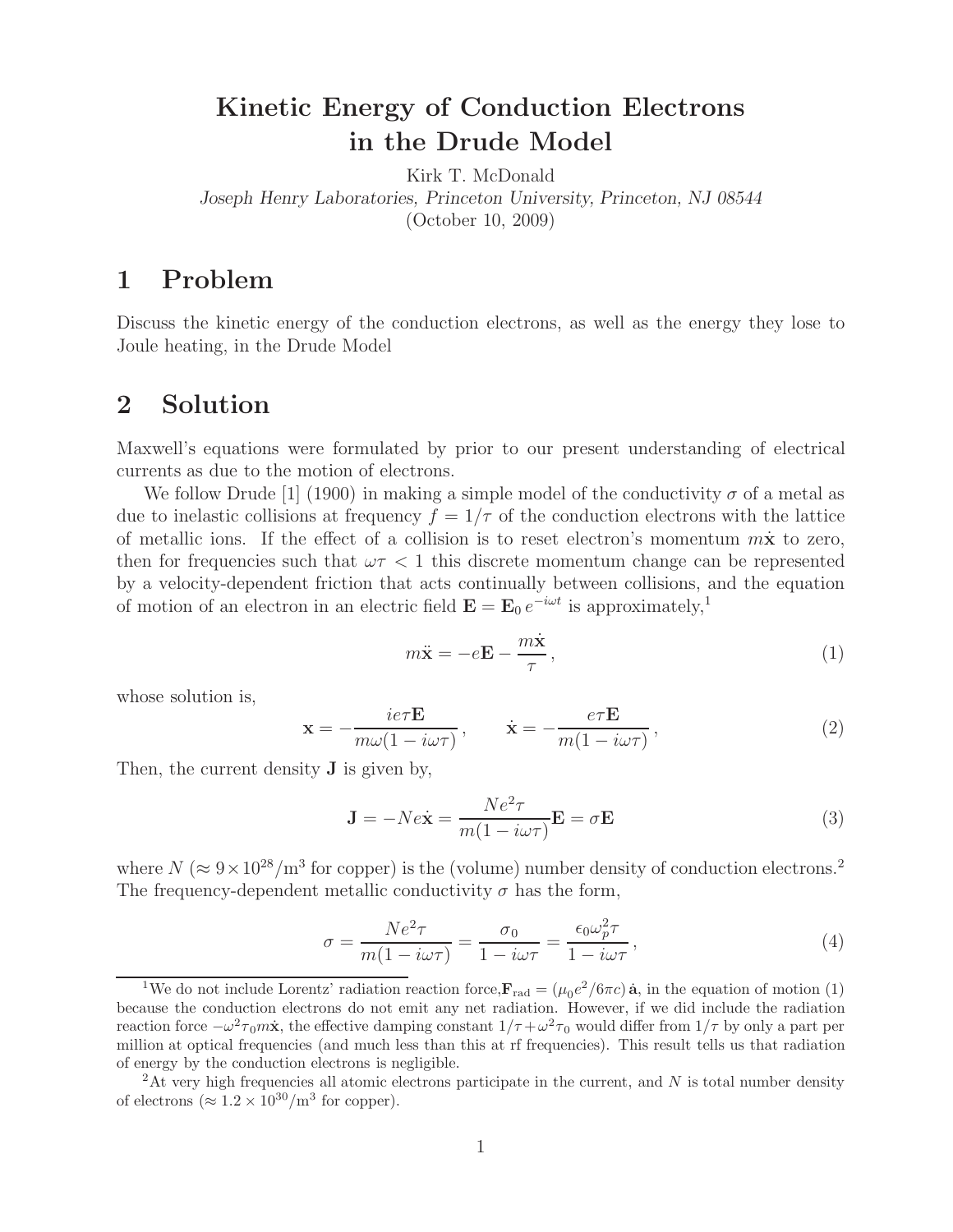with,

$$
\sigma_0 = \frac{Ne^2 \tau}{m}, \quad \text{and} \quad \omega_p = \sqrt{\frac{Ne^2}{\epsilon_0 m}}, \tag{5}
$$

where  $\sigma_0$  ( $\approx 6 \times 10^7$  mho/m for copper) is the DC conductivity, and  $\omega_p$  ( $\approx 10^{16}$  s<sup>-1</sup> for copper) is the plasma frequency. There are three frequency regimes of interest in Drude's model,  $\omega \ll 1/\tau$ ,  $1/\tau \lesssim \omega < \omega_p$ , and  $\omega > \omega_p$ . For copper, the characteristic collision time is  $\tau = \sigma_0 m/Ne^2 \approx 2 \times 10^{-14}$  s. Thus, for radio frequencies ( $\omega \approx 10^9$  s<sup>-1</sup>, say, for which the wavelength is  $\lambda = 2\pi c/\omega \approx 2 \text{ m}$ ,  $\omega \tau \ll 1$  and the Drude-model conductivity is well approximated by its real, DC value. For optical frequencies ( $\omega \approx 4 \times 10^{15} \text{ s}^{-1}$ ),  $\omega \tau > 1$  and Drude's model predicts that the conductivity is essentially pure imaginary,  $\sigma_{\text{optical}} \approx -i\epsilon_0\omega_p^2/\omega$ . Drude's classical electron model of electrical conductivity is less accurate at optical than rf frequencies, and we must turn to a quantum model for better understanding of metallic conductivity in the optical regime. See, for example, secs. 86-87 of [2]. Drude's model is again rather accurate when  $\omega \gg \omega_p$ , but as we shall see in sec. 3.2, conductors are essentially transparent in this limit.

One significance of the small imaginary part of the conductivity (4) is that it accounts for the power associated with changes in the time-varying kinetic energy of the conduction electrons.<sup>3</sup> The imaginary part of the conductivity leads to a term in the current density  $J = \sigma E$  that is out of phase with the electric field, and hence part of the power  $J \cdot E$  that is delivered to the current **J** causes no time-averaged change in the energy of the system, as expected for the oscillatory kinetic energy of the conduction electrons.

In greater detail, if we write the electric field at some point inside the conductor as  $\mathbf{E}_c e^{-i\omega t}$ , then the physical electric field is,

$$
\mathbf{E} = Re(\mathbf{E}_c e^{-i\omega t}) = Re(\mathbf{E}_c) \cos \omega t + Im(\mathbf{E}_c) \sin \omega t,
$$
\n(6)

and the physical current density is,

$$
\mathbf{J} = Re(\sigma \mathbf{E}) = Re \left[ \sigma_0 \frac{1 + i\omega \tau}{1 + \omega^2 \tau^2} \mathbf{E}_c e^{-i\omega t} \right]
$$
(7)  
= 
$$
\frac{Ne^2 \tau}{m(1 + \omega^2 \tau^2)} \{ [Re(\mathbf{E}_c) \cos \omega t + Im(\mathbf{E}_c) \sin \omega t] - \omega \tau [Re(\mathbf{E}_c) \sin \omega t - Im(\mathbf{E}_c) \cos \omega t] \}.
$$

Then, the physical density of power delivered to the current density is,

$$
\mathbf{J} \cdot \mathbf{E} = \frac{\sigma_0}{1 + \omega^2 \tau^2} \{ [Re(\mathbf{E}_c) \cos \omega t + Im(\mathbf{E}_c) \sin \omega t]^2 - \frac{Ne^2 \omega \tau^2}{m(1 + \omega^2 \tau^2)} [Re(\mathbf{E}_c) \sin \omega t - Im(\mathbf{E}_c) \cos \omega t] \cdot [Re(\mathbf{E}_c) \cos \omega t + Im(\mathbf{E}_c) \sin \omega t].
$$
\n(8)

The first term of eq. (8) is, of course, the power dissipated by Joule heating. We relate the second term to the time rate of change of the kinetic energy of the conduction electrons,

$$
\frac{d}{dt}u_{KE} = \frac{d}{dt}\left(\frac{Nmv^2}{2}\right) = Nm\mathbf{v}\cdot\mathbf{a},\tag{9}
$$

<sup>&</sup>lt;sup>3</sup>The velocity of a conduction electron has the form  $\mathbf{v}_{random} + \mathbf{v}_{drift}$  where  $v_{random} \gg v_{drift}$ . The total kinetic energy of these electron is  $\sum m(\mathbf{v}_{\text{random}} + \mathbf{v}_{\text{drift}})^2/2 = \sum m v_{\text{random}}^2/2 + \sum m v_{\text{drift}}^2/2$ . The oscillatory part of the kinetic energy is  $\sum mv_{\rm drift}^2/2$ , the density of which we call  $u_{\rm KE}$ .